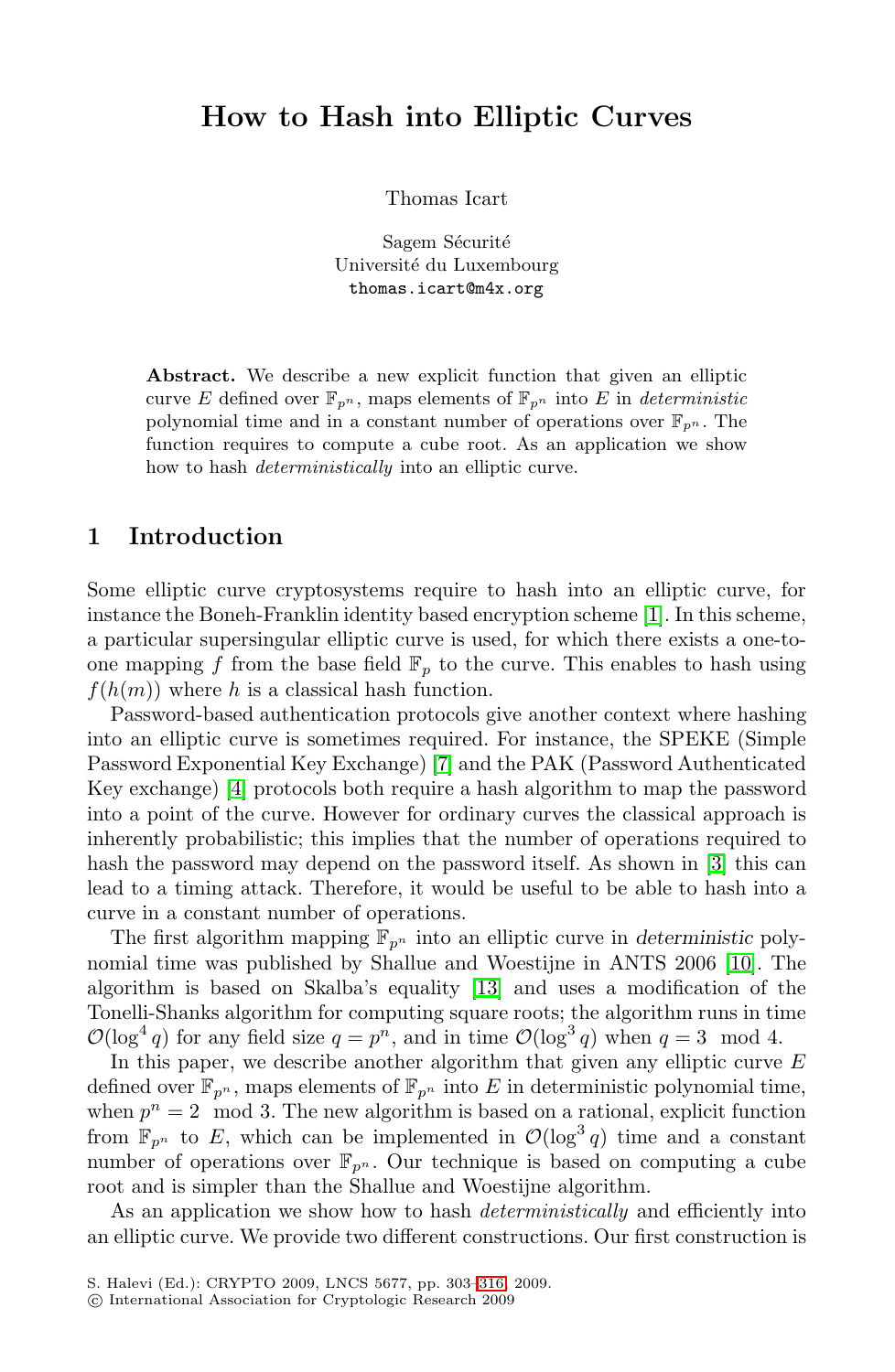one-way when the underlying hash function is one-way. The second construction additionally achieves collision resistance when the underlying hash function is collision resistant.

#### **1.1 Related Works**

We give a brief description of existing techniques to hash into elliptic curves. An elliptic curve over a field  $\mathbb{F}_{p^n}$  where  $p > 3$  is defined by a Weierstrass equation:

<span id="page-1-0"></span>
$$
Y^2 = X^3 + aX + b \tag{1}
$$

where a and b are elements of  $\mathbb{F}_{n^n}$ . Throughout this paper, we note  $E_{a,b}$  the curve associated to these parameters. It is well known that the set of points forms a group; we denote by  $E_{a,b}(\mathbb{F}_{p^n})$  this group and by N its order. We also note  $q = p^n$ : in particular  $\mathbb{F}_q$  is the field of  $p^n$  elements.

**'Try-and-Increment' Method.** The algorithm is described in [2] and works as follows:

Input: u an integer.

Output:  $Q$ , a point of  $E_{a,b}(\mathbb{F}_q)$ .

- 1. For  $i = 0$  to  $k 1$ 
	- (a) Set  $x = u + i$
	- (b) If  $x^3 + ax + b$  is a quadratic residue in  $\mathbb{F}_q$ , then return  $Q = (x,(x^3 +$  $ax + b$ <sup>1/2</sup>)

3. Return ⊥

Heuristically, the algorithm fails to return a point for a fraction  $2^{-k}$  of the inputs, where  $k$  is a security parameter. One drawback of the algorithm is that the number of operations is not constant. Indeed the number of steps of the algorithm depends on the input  $u$ : approximately half of the  $u$  are encoded within 1 step, one fourth within 2 steps, etc. In practice, if the input  $u$  has to remain secret, this can lead to a timing attack.

A simple countermeasure consists in outputting the point Q only after the end of the For loop so that the number of steps remains constant. However even with this countermeasure, the running time is not necessarily constant. Namely, if the Legendre symbol is used to determine whether  $x^3 + ax + b$  is a quadratic residue, such operation takes  $\mathcal{O}(\log^2 q)$  time using quadratic reciprocity laws but in general the number of operations is not constant and depends on the input  $u$ . Alternatively, one can compute the Legendre symbol using an exponentiation:

$$
\binom{z}{q} = z^{(q-1)/2}.
$$

Then the numbers of operations is constant but the running time for computing the Legendre symbol is now  $\mathcal{O}(\log^3 q)$ .

<sup>2.</sup> end For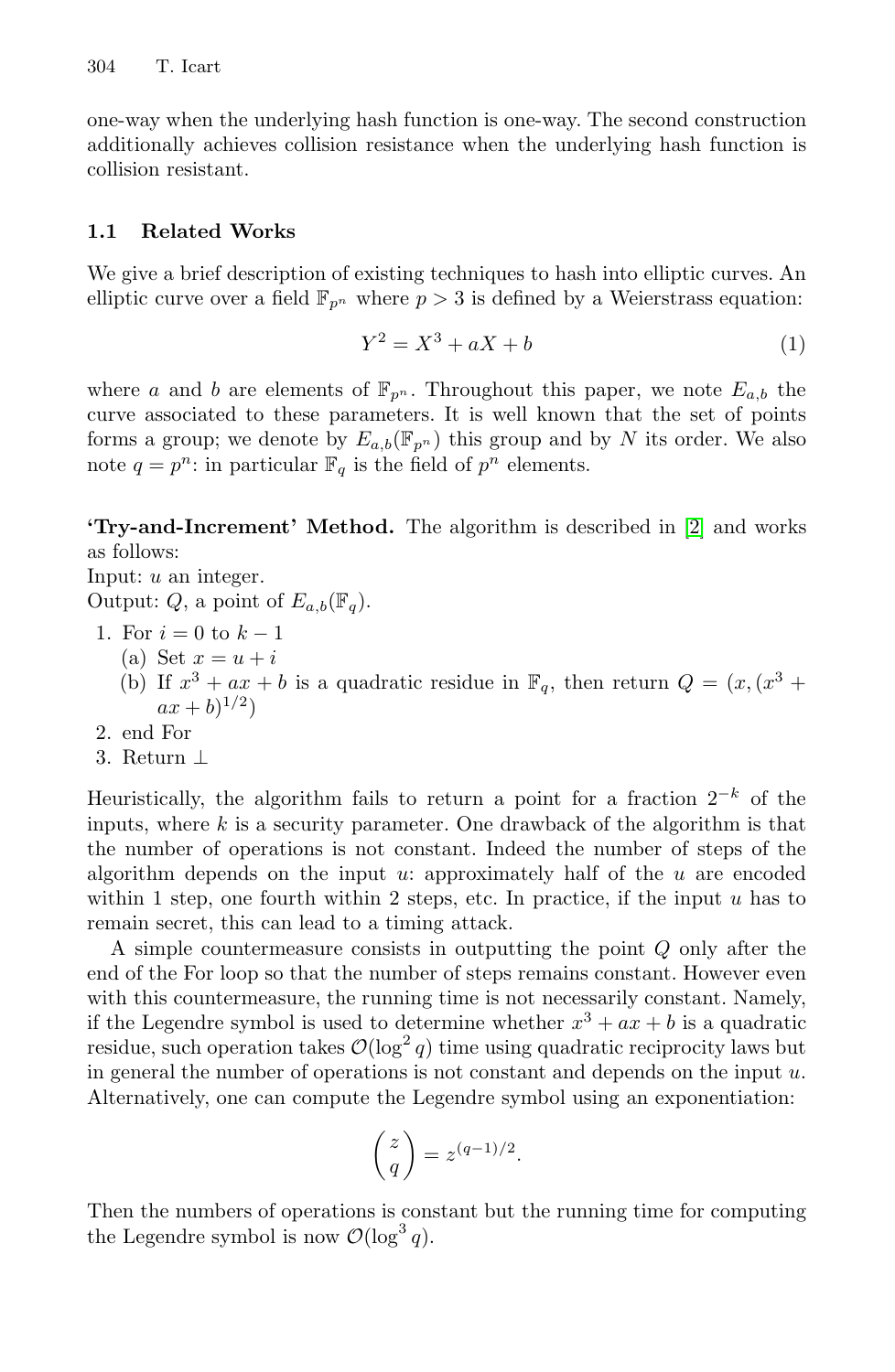To summarize, if we do not use any countermeasure the[n](#page-2-0) the average running time is  $\mathcal{O}(\log^3 q)$  due to the square root computation which takes  $\mathcal{O}(\log^3 q)$  when  $q = 3 \mod 4$ . If we use a constant number of steps k with  $k = \mathcal{O}(\log q)$ , while computing the Legendre symbol efficiently, the running time is still  $k \cdot \mathcal{O}(\log^2 q) +$  $\mathcal{O}(\log^3 q) = \mathcal{O}(\log^3 q)$  $\mathcal{O}(\log^3 q) = \mathcal{O}(\log^3 q)$  $\mathcal{O}(\log^3 q) = \mathcal{O}(\log^3 q)$ ; however one might [sti](#page-1-0)ll be vulnerable to a timing attack. Finally, if we want to have a constant number of operations, one can use the exponentiation method to compute the Legendre symbol; however the running time becomes  $k \cdot \mathcal{O}(\log^3 q) + \mathcal{O}(\log^3 q) = \mathcal{O}(\log^4 q)$ . In this paper, we describe an algorithm with running time  $\mathcal{O}(\log^3 q)$  and constant number of operations<sup>1</sup>.

**The 'Twisted' Curves.** Another technique consists in using a curve and its twist as suggested in [5]. Given a curve defined by equation (1), one can define the twisted curve of equation

$$
cY^2 = X^3 + aX + b
$$

where c is a quadratic non-residue in  $\mathbb{F}_q$ . Then any  $x \in \mathbb{F}_q$  is either the abscissa of a point of the original curve or its twist.

One drawback is that a modification of the cryptosystem is required to hide to the adversary which curve is used. In other words, this hashing technique cannot be used as a black box. Another drawback is that it doubles the computation time because the same computations must be performed separately on both curves.

**Supersingular Curves.** A curve  $E_{a,b}$  is called supersingular when  $N = q + 1$ . When  $q \neq 1 \mod 3$ , the map  $x \mapsto x^3$  is a bijection, therefore the curves of equations

<span id="page-2-1"></span>
$$
Y^2 = X^3 + b
$$

are supersingular. One can then define the encoding

$$
f: u \mapsto ((u^2 - b)^{1/3}, u) \tag{2}
$$

and then the hash function

$$
H: m \mapsto ((h(m)^2 - b)^{1/3}, h(m))
$$

where  $h$  is a classical hash function.

<span id="page-2-0"></span>However, the discrete logarithm on these curves is much easier than for ordinary curves. Indeed, such curves have an efficient computable pairing which enables to map the discrete logarithm problem onto a finite field; this is the MOV attack [8]. Therefore in order to avoid this attack, much larger parameters must be used. When no pairing operation is required, it is therefore more efficient to use ordinary curves.

In principle, it should be possible to implement the 'try-and-increment' method in constant time and complexity  $\mathcal{O}(\log^3 q)$ . For this, one should monitor the running time and eventually use dummy operations. However this could be cumbersome to implement in practice.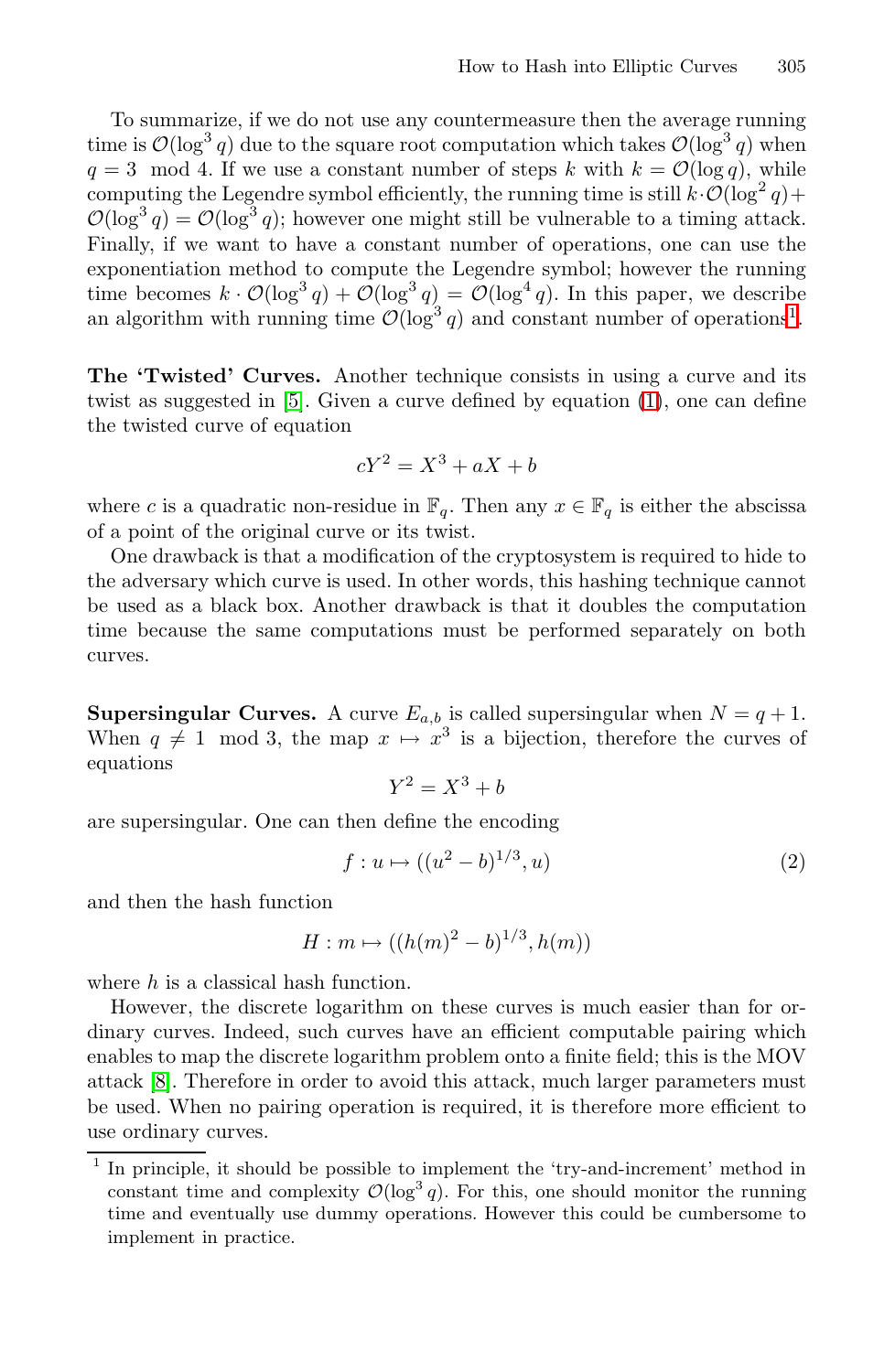**The Shallue-Woestijne Algorithm.** In ANTS 2006, Andrew Shallue and Christian van de Woestijne have proposed a new algorithm, that generates elliptic curve points in deterministic polynomial time [10].

Let  $f(x) = x^3 + ax + b$ . The algorithm is based on the Skalba's equality [13]: there exists four maps  $X_1(t)$ ,  $X_2(t)$ ,  $X_3(t)$ ,  $X_4(t)$  such that

$$
f(X_1(t)) \cdot f(X_2(t)) \cdot f(X_3(t)) = X_4(t)^2.
$$

Then in a finite field, for a fixed parameter t, at least one of the  $f(X_i(t))$  must be a quadratic residue, which implies that this  $X_i(t)$  is an abscissa of a point of the elliptic curve  $y^2 = f(x)$ .

The computation of  $X_1(t), X_2(t), X_3(t), X_4(t)$  and the choice amongst the  $X_i(t)$  require to compute square roots in  $\mathbb{F}_q$ . Computing square roots in  $\mathbb{F}_q$  can be done in probabilistic polynomial time using the Tonelli-Shanks algorithm. Thanks to the Skalba equality, the authors of [10] show how to do it deterministically using a modification of the Tonelli-Shanks algorithm, in time  $\mathcal{O}(\log^4 q)$ . We note that for  $q = 3 \mod 4$ , computing a square root is simply an exponentiation, which takes  $\mathcal{O}(\log^3 q)$ . Therefore the Shallue-Woestijne algorithm runs in time  $\mathcal{O}(\log^4 q)$  for any field size  $q = p^n$ , and in time  $\mathcal{O}(\log^3 q)$  when  $q = 3$ mod 4.

**Using**  $H(m) = h(m) \cdot G$ . We note that for most protocols, it is not possible to hash using  $H(m) = h(m) \cdot G$  where  $h(m) \in \mathbb{Z}$  and G is a generator of the group of points of the elliptic curves. Namely in this case, the discrete logarithm of  $H(m)$  with respect to G is known, which makes most protocols insecure. For example, it is easy to see that for Boneh-Franklin identity encryption scheme, the attacker can then decrypt any ciphertext. This remains true if we use  $H(m)$  =  $h_1(m).G_1 + h_2(m).G_2$  or any such linear combination; in this case, the attacker can compute one Boneh-Franklin private key from a set of other private keys by solving a linear system.

## 2 An Explicit Encoding from  $\mathbb{F}_q$  to  $E(\mathbb{F}_q)$

We consider the curve  $E_{a,b}: Y^2 = X^3 + aX + b$  over the field  $\mathbb{F}_{p^n}$  where  $p > 3$ and  $p^n = 2 \mod 3$ . In these finite fields, the function

$$
x \mapsto x^3
$$

is a bijection with inverse function

$$
x \mapsto x^{1/3} = x^{(2p^n - 1)/3}.
$$

This enables to create a simple parametrization of a subset of the elliptic-curve  $E_{a,b}(\mathbb{F}_{p^n})$ . To our knowledge, this parametrization is new. Let

$$
f_{a,b} : \mathbb{F}_{p^n} \mapsto E_{a,b}
$$

$$
u \mapsto (x, y)
$$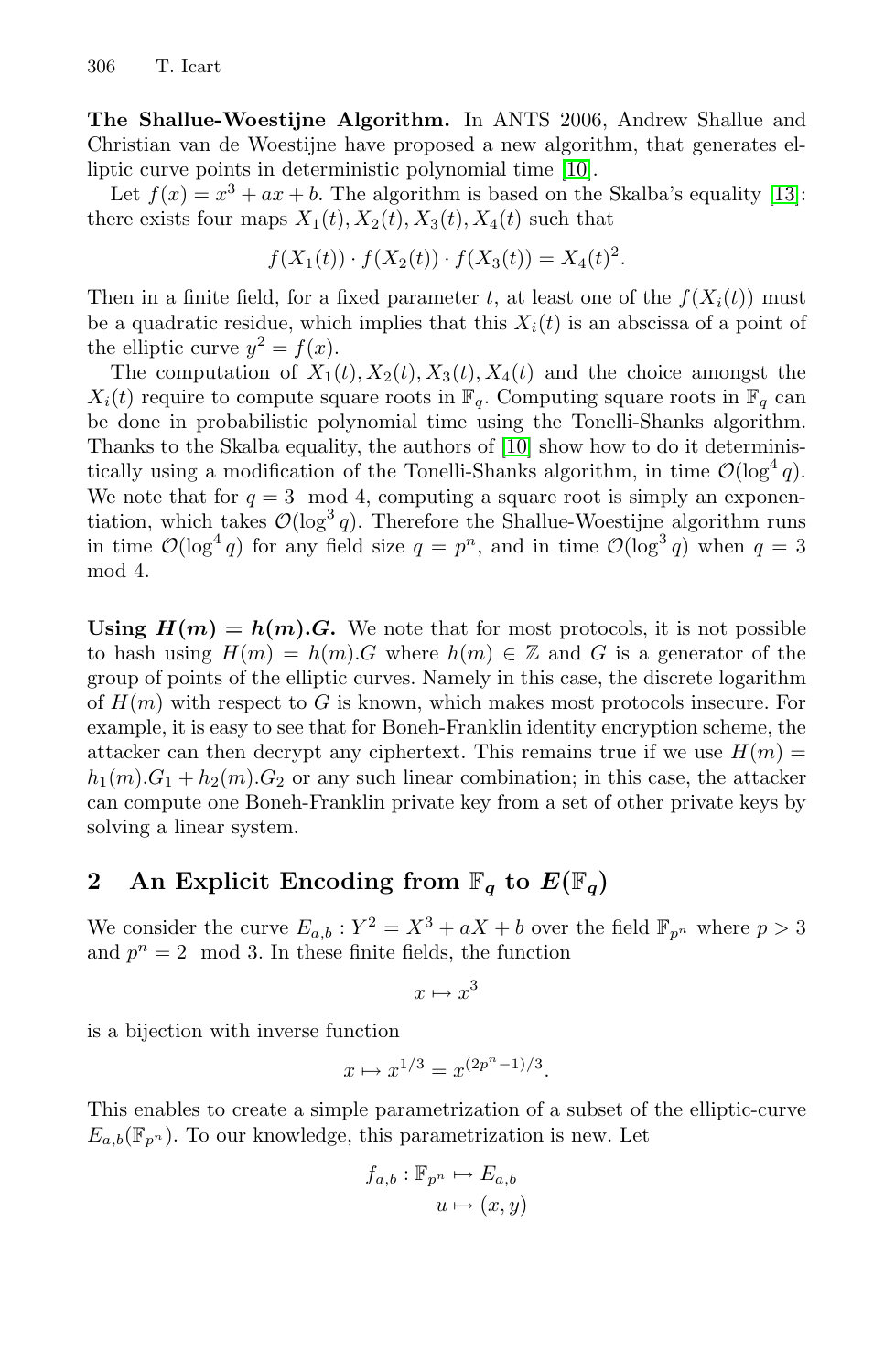<span id="page-4-0"></span>where

$$
x = \left(v^2 - b - \frac{u^6}{27}\right)^{1/3} + \frac{u^2}{3}
$$
  

$$
y = ux + v
$$

where

$$
v = \frac{3a - u^4}{6u}.
$$

For  $u = 0$ , we fix  $f_{a,b}(0) = \mathcal{O}$ , the neutral element of the elliptic curve.

**Lemma 1.** Let  $\mathbb{F}_{p^n}$  be a field where  $p^n = 2 \mod 3$  and  $p > 3$ . For any  $u \in \mathbb{F}_{p^n}$ ,  $f_{a,b}(u)$  *is a point of*  $E_{a,b}(\mathbb{F}_{p^n})$  :  $Y^2 = X^3 + aX + b$ .

*Proof.* For  $u \neq 0$ , let  $(x, y) = f_{a,b}(u)$ . From the definition of x:

$$
\left(x - \frac{u^2}{3}\right)^3 = v^2 - b - \frac{u^6}{27}.
$$

This expands into:

$$
x^3 - u^2x^2 + \frac{u^4}{3}x + b - v^2 = 0.
$$

Since  $u^4/3 = a - 2uv$ , this can be rewritten into

$$
x^3 - u^2x^2 + (a - 2uv)x + b - v^2 = 0
$$

which leads to

$$
x^3 + ax + b = u^2x^2 + 2uvx + v^2 = (ux + v)^2
$$

and finally  $x^3 + ax + b = y^2$ .

We present a similar result in characteristic 2 in appendix A.

*Remark 1.* We note that if  $x \mapsto x^3$  is not a bijection, but  $(v^2 - b - u^6/27)$  is a cube in  $\mathbb{F}_q$ , we can still use the formulas to compute  $(x, y) \in E_{a,b}$ .

## **3 Properties of Our New Encoding** *fa,b*

**Lemma 2.** *The function* f*a,b can be implemented in deterministic polynomial time, with*  $\mathcal{O}(\log^3 q)$  *running time and a constant number of operations over*  $\mathbb{F}_q$ .

*Proof.* When  $q = 2 \mod 3$ , computing  $x \mapsto x^{1/3}$  is an exponentiation with exponent  $(2q-1)/3$ . This can be implemented in a constant number of operations over  $\mathbb{F}_q$ . We also need to compute  $v = (3a - u^4)/6u$ , which requires to compute  $1/u = u^{q-2}$ , which can also be done in a constant number of operations over  $\mathbb{F}_q$ . The total running time is then  $\mathcal{O}(\log^3 q)$ . q).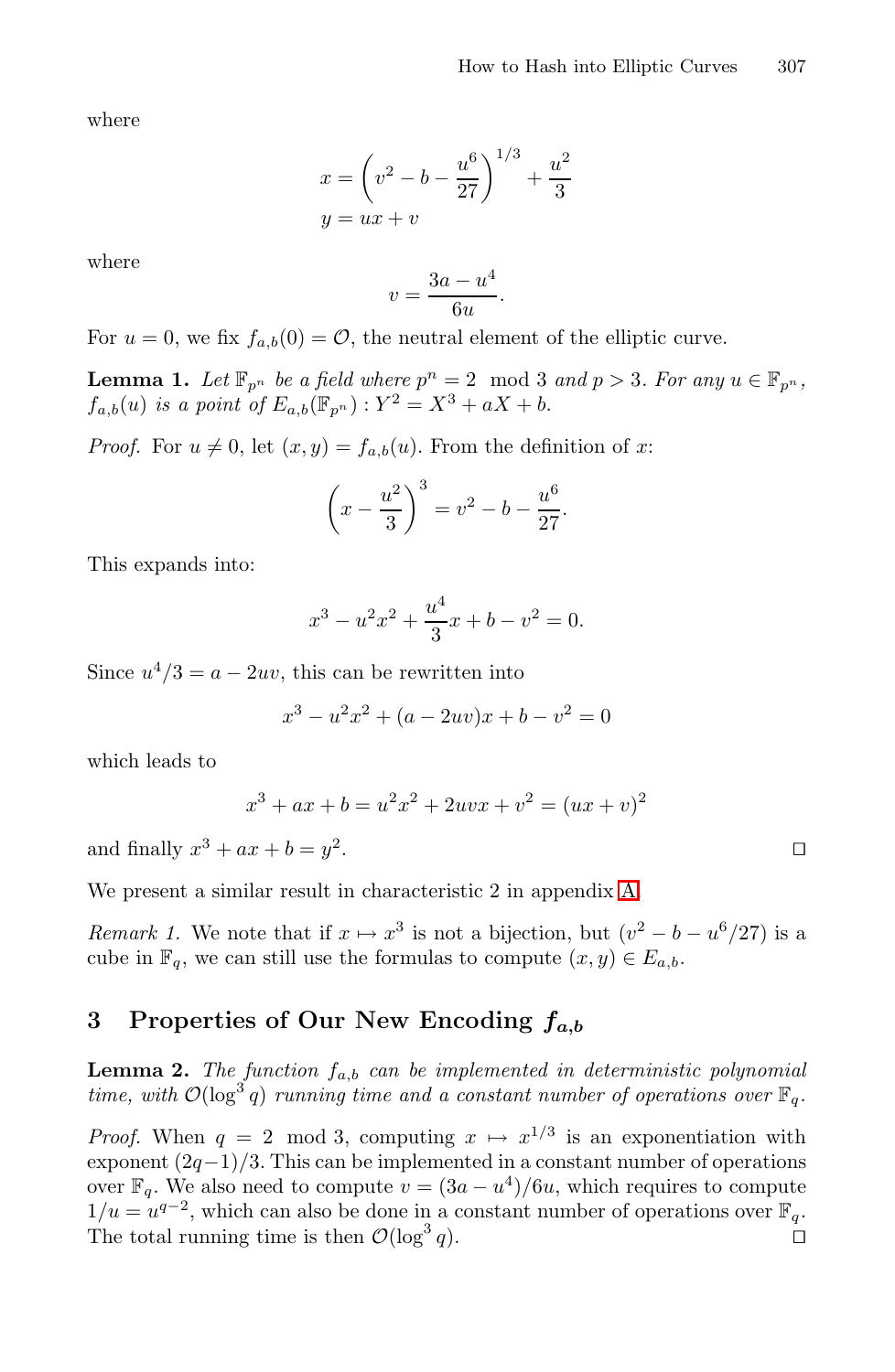In the following, we show how to compute  $f_{a,b}^{-1}(P)$  given a point P. This will be used to show the one-wayness and co[llis](#page-4-0)ion resistance properties of the resulting hash function (see Section 4).

**Lemma 3.** Let  $P = (x, y)$  be a point on the curve  $E_{a,b}$ . The solutions  $u_s$  of  $f_{a,b}(u_s) = P$  *are the solutions of the polynomial equation:* 

$$
u^4 - 6u^2x + 6uy - 3a = 0.
$$
 (3)

*Proof.* The proof is very similar to the proof of Lemma 1. We write  $v = \frac{3a - u^4}{6u}$ . We show that the two systems are equivalent:

$$
\begin{cases}\ny^2 = x^3 + ax + b \\
u^4 - 6u^2x + 6uy - 3a = 0\n\end{cases}\n\Leftrightarrow\n\begin{cases}\n\left(x - \frac{u^2}{3}\right)^3 = v^2 - b - \frac{u^6}{27} \\
y = ux + v\n\end{cases}
$$

From the definition of  $f_{a,b}$ , this proves the result of the Lemma.

We have:

<span id="page-5-1"></span>
$$
\begin{cases}\ny^2 = x^3 + ax + b \\
u^4 - 6u^2x + 6uy - 3a = 0 \Leftrightarrow \begin{cases}\ny^2 = x^3 + ax + b \\
y = ux + v\n\end{cases} \\
\Leftrightarrow \begin{cases}\nu^2x^2 + 2uvx + v^2 = x^3 + ax + b \\
y = ux + v\n\end{cases} \Leftrightarrow \begin{cases}\nx^3 - u^2x^2 + (a - 2uv)x + b - v^2 = 0 \\
y = ux + v\n\end{cases} \\
\Leftrightarrow \begin{cases}\nx^3 - u^2x^2 + \frac{u^4}{3}x + b - v^2 = 0 \\
y = ux + v\n\end{cases} \Leftrightarrow \begin{cases}\n\left(x - \frac{u^2}{3}\right)^3 = v^2 - b - \frac{u^6}{27} \\
y = ux + v\n\end{cases}
$$

**Lemma 4.**  $f_{a,b}^{-1}(P)$  *is computable in polynomial time and*  $|f_{a,b}^{-1}(P)| \leq 4$ , *for all*  $P_a \in \mathbb{R}$  $P \in E_{a,b}$ 

*Proof.* Lemma 3 ensures that to compute  $f_{a,b}^{-1}$ , it is sufficient to solve a degree 4 equation over  $\mathbb{F}_q$ . Solving polynomial equations of degree d over a finite field can be solved in  $O(d^2 \log^3 q)$  binary operations using the Berlekamp algorithm [12]. For this reason,  $f_{a,b}^{-1}$  is computable in polynomial time. Furthermore, since the pre-images are solution of a degree 4 equation over  $\mathbb{F}_q$ , there are at most 4 solutions for any point P, which implies that  $|f_{a,b}^{-1}(P)| \leq 4$ .

From  $\left|f_{a,b}^{-1}(P)\right| \leq 4$  we obtain that our function  $f_{a,b}$  generates at least a constant fraction of the elliptic-curve points:

**Corollary 1.** Let  $E_{a,b}$  be a curve over  $\mathbb{F}_q$ , where  $q = p^n$  with  $p > 3$  and  $p^n = 2$ mod 3*. We have*

<span id="page-5-0"></span>
$$
\frac{q}{4}\leq|\text{Im}(f_{a,b})|\leq q
$$

The bounds for  $|\text{Im}(f_{a,b})|$  are not tight. We make the following conjecture: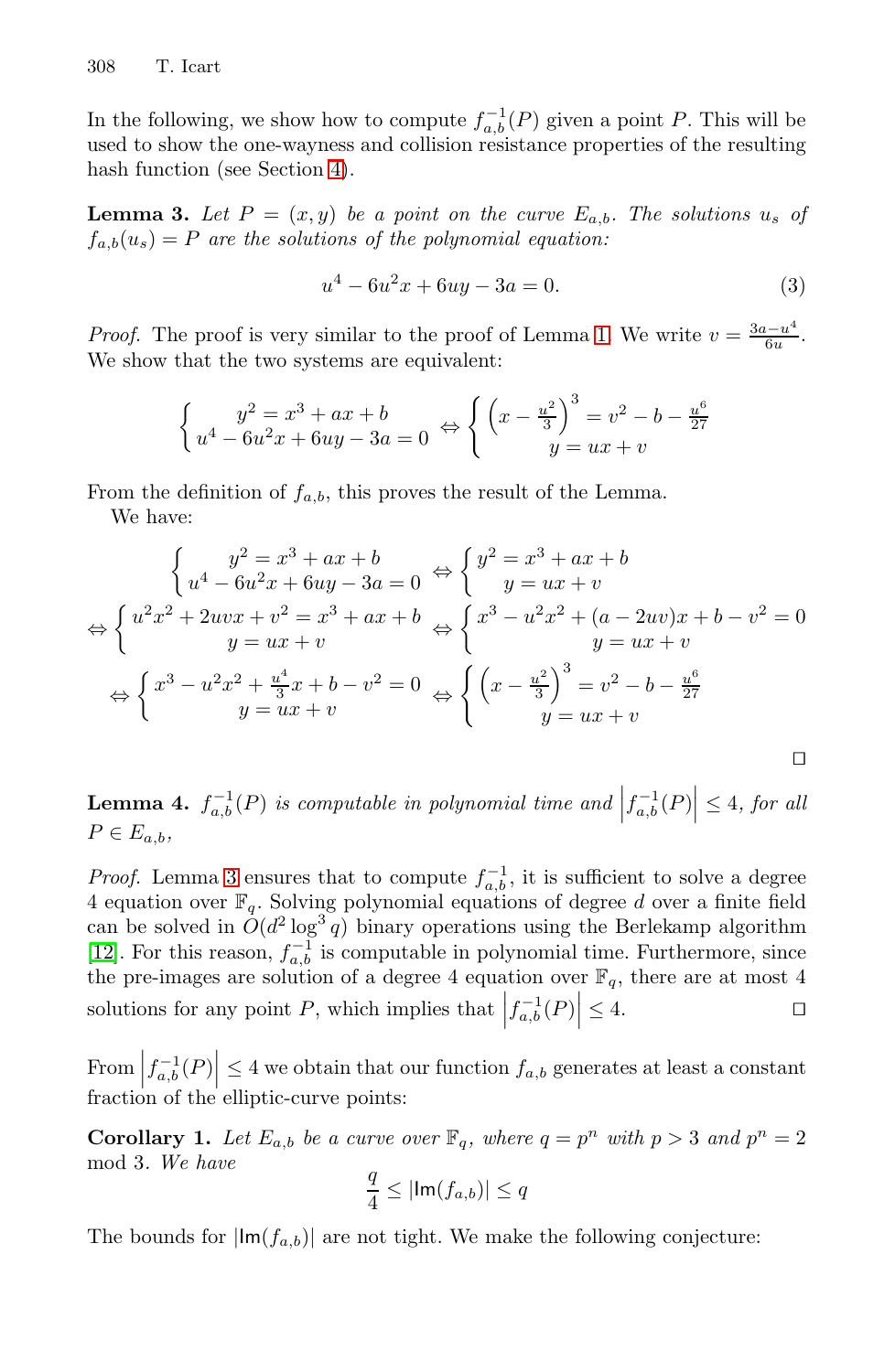*Conjecture 1.* There exists a constant  $\lambda$  such that for any  $q, a, b$ 

$$
\left| |\mathsf{Im}(f_{a,b})| - \frac{5}{8} |E_{a,b}(\mathbb{F}_q)| \right| \leq \lambda \sqrt{q}
$$

In the following, we motivate our conjecture. From lemma 3, the size of  $\text{Im}(f_{a,b})$ depends on the existence of a solution of the equation  $u^4 - 6u^2x + 6uy - 3a = 0$ for a given point  $(x, y)$  of  $E_{a,b}(\mathbb{F}_q)$ . A degree 4 polynomial has no root if and only if it is irreducible or if it is the product of two degree 2 irreducible polynomials. Over any finite field  $\mathbb{F}_q$  with large q, it is known that random polynomials of degree d are irreducible with asymptotic probability  $1/d$  as q goes to infinity [9]. For this reason, there exist approximately  $q^2/2$  irreducible degree 2 monic polynomials. Hence, there exist  $\int_{0}^{q^2/2}$ 2  $\Big) \approx q^4/8$  products of two irreducible degree 2 polynomials. This implies that there exist approximately  $q^4/4 + q^4/8 =$  $3q^4/8$  degree 4 monic polynomials with no root in  $\mathbb{F}_q$ . For this reason, we can estimate that a fraction 5/8 of random monic degree 4 polynomials have roots. As a consequence the size of  $\text{Im}(f_{a,b})$  should be approximately 5/8 of the size of E*a,b*. Our conjecture is made by analogy of the Hasse bound.

**Theore[m](#page-5-0) [1](#page-5-0)** (Hasse Bound).  $||E_{a,b}(\mathbb{F}_q)| - q - 1| \leq 2\sqrt{q}$ 

We have tested our conjecture for all curves  $E_{a,b}$  over base field  $\mathbb{F}_p$  such that  $p = 2 \mod 3$  with  $p < 10000$ . For all these curves, we have computed the number of points of the curve and we also have computed the number of points in  $\text{Im}(f_{a,b})$ . After this computation, we found a lower bound for  $\lambda$  as 2.3114.

From this conjecture, we have the following corollary, which gives a deterministic, surjective function onto  $E_{a,b}(\mathbb{F}_q)$ .

**Corollary 2.** *If Conjecture 1 is true with*  $\lambda \leq 3$ *, if*  $q = 2 \mod 3$  *and*  $q > 1080$ *, then:*

$$
F: (\mathbb{F}_q)^2 \mapsto E_{a,b}(\mathbb{F}_q)
$$
  

$$
(u_1, u_2) \mapsto f_{a,b}(u_1) + f_{a,b}(u_2)
$$

*is a surjective map.*

*Proof.* To prove that F is surjective, we use the drawer principle. Given a point  $P \in E_{a,b}(\mathbb{F}_q)$ , the set  $S_1 = {P - f_{a,b}(u)}_{u \in \mathbb{F}_q}$  is made of at least  $5q/8$  –  $3\sqrt{q+1+2\sqrt{q}}$  points. The set  $S_2 = \{f_{a,b}(u)\}_{u \in \mathbb{F}_q}$  is also made of the same number of points. This implies that the set  $S_1 \cap S_2$  is not empty if  $|S_1| + |S_2|$  $|E_{a,b}(\mathbb{F}_q)|$ . This is always true when

$$
2\left(\frac{5q}{8} - 3\sqrt{q+1+2\sqrt{q}}\right) > q+1+2\sqrt{q}
$$

which leads to  $q > 1080$ .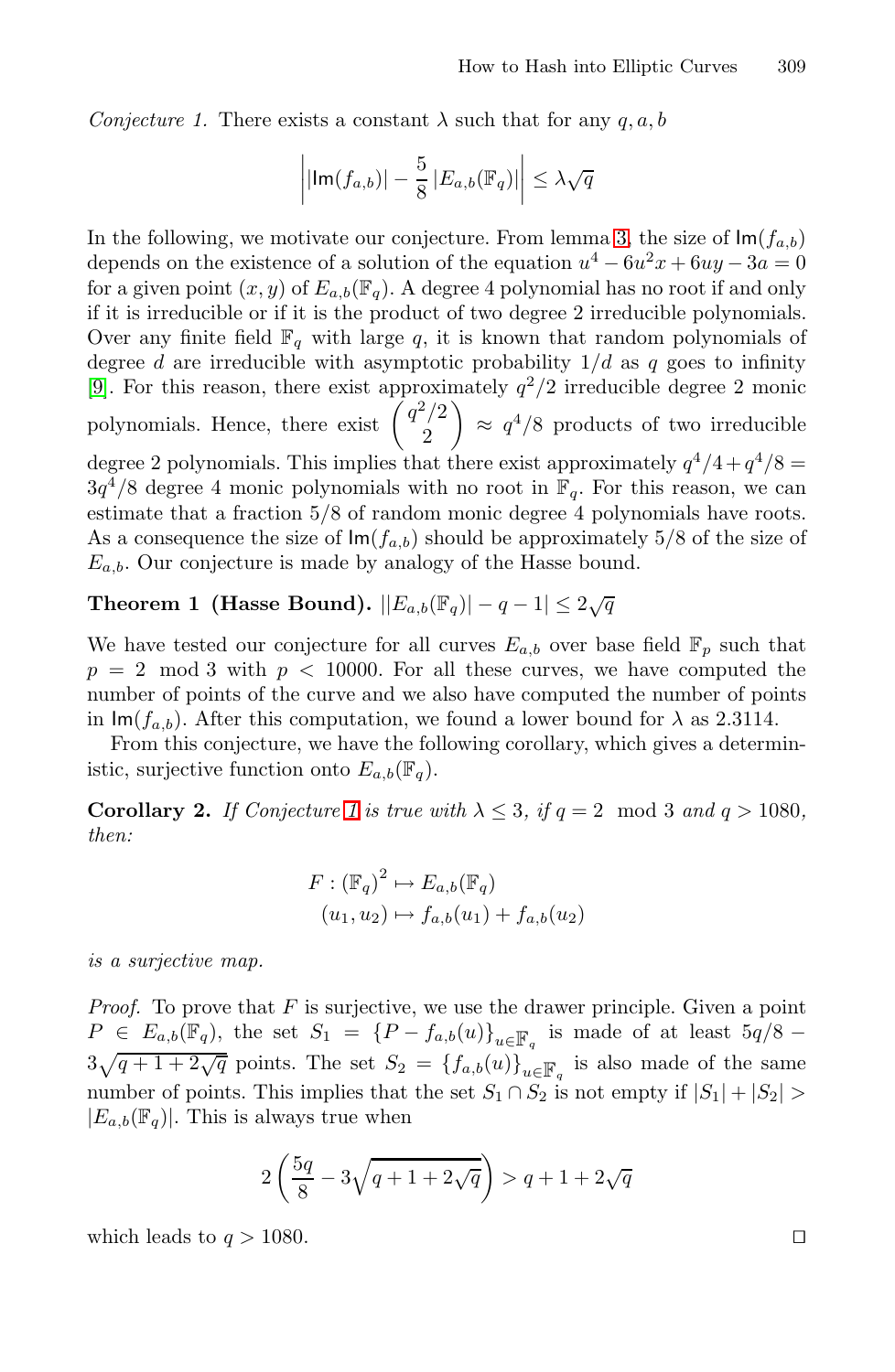Finally, we note that computing discrete logarithms of  $f_{a,b}(u)$  is hard if computing discrete logarithms in  $E_{a,b}(\mathbb{F}_q)$  is hard. This is because the function  $f_{a,b}$ is efficiently invertible and  $|f_{a,b}^{-1}(P)| \leq 4$  for any P. Let G be a generator of  $E_{a,b}(\mathbb{F}_q)$ . If we are given as input a random point P, with probability at least 1/4 we have that  $P \in \text{Im}(f_{a,b})$ , so we can compute  $u \in \mathbb{F}_q$  such that  $P = f_{a,b}(u)$ . Then if an algorithm can compute x such that  $f_{a,b}(u) = x \cdot G$ , this gives x such that  $P = x \cdot G$ . This shows that if an algorithm can compute the discrete logarithm of  $f_{a,b}(u)$ , then such algorithm can be used to compute the discrete logarithm in  $E_{a,b}(\mathbb{F}_q)$ . The same argument applies to any encoding function f which is polynomially invertible on its outputs and with a polynomially bounded pre-image size. The argument can be easily extended to show that for any generator base  $(G_1, ..., G_n)$ , computing  $x_1, ..., x_n$  such that  $f_{a,b}(x) = \sum_i x_i G_i$  is hard if computing discrete logarithms in  $E_{a,b}(\mathbb{F}_q)$  is hard.

## **4 How to Hash onto Elliptic [C](#page-5-1)urves**

Given a function  $f$  into an elliptic curve  $E$ , we describe two constructions of hash functions into E. We define L as the maximal size of  $f^{-1}(P)$  where P is any point on  $E$ :

$$
L=\max_{P\in E}(\left|f^{-1}(P)\right|)
$$

For our encoding function  $f_{a,b}$ , we have  $L \leq 4$  (see lemma 4). We note that if we work in a subgroup of  $E$  of order  $n$  with cofactor  $r$ , we can use the encoding function  $f'_{a,b} = r.f_{a,b}$ . If r is relatively prime to n, then we must have  $L \leq 4r$ .

Our first construction is as follows: given a hash function  $h: \{0,1\}^* \mapsto \mathbb{F}_q$ , we define

$$
H(m) = f(h(m))
$$

as a hash function into the curve  $E_{a,b}(\mathbb{F}_q)$ . In the following, we show that H is one-way if  $h$  is one way.

#### **4.1 One-Wayness**

**Definition 1.** *A hash function is*  $(t, \varepsilon)$ -one-way, *if any algorithm running in time* t, when given a random  $y \in Im(h)$  as input, outputs m such that  $h(m) = y$ *with probability at most*  $\varepsilon$ . A hash function is one-way if  $\varepsilon$  is negligible for any *polynomial* t *in the security parameter.*

**Lemma 5.** If h is a  $(t, \varepsilon)$ -one-way hash function then H is  $(t', \varepsilon')$ -one-way  $where \varepsilon' = L^2 \varepsilon, where L = \max_{P \in E} (|f^{-1}(P)|). Therefore, if L is polynomial in$ *the security parameter and* h *is one-way, then* H *is one-way.*

The proof is done in the full version of this paper [6].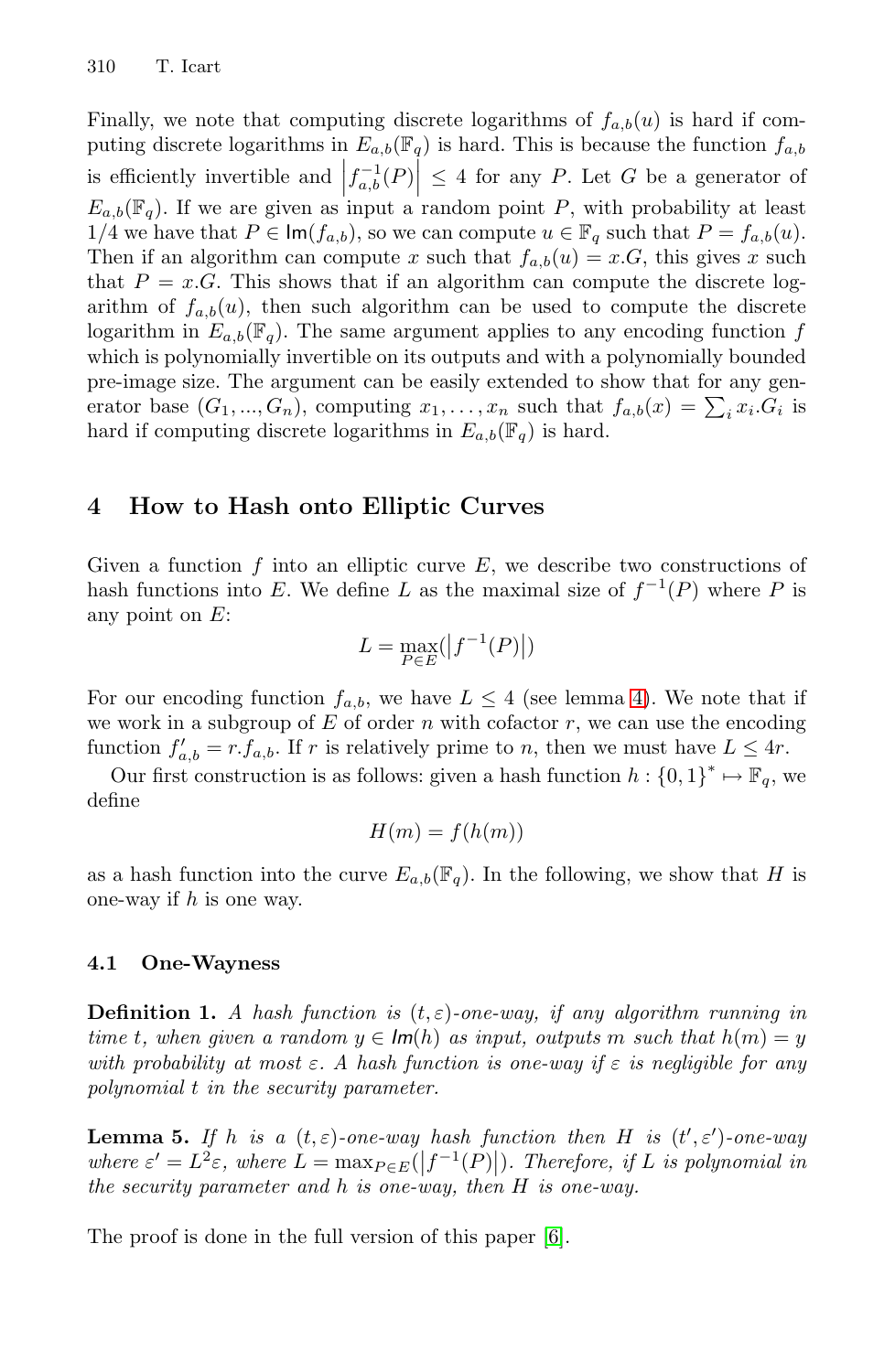## **4.2 Collision Resistance**

**Definition 2.** *A family* H *of hash functions is*  $(t, \varepsilon)$ *-collision-resistant, if any algorithm running in time t, when given a random*  $h \in \mathcal{H}$ , *outputs*  $(m, m')$  *such that*  $h(m) = h(m')$  *with probability at most*  $\varepsilon$ *.* 

Our first construction is easily extended to hash function families: given a family H of hash functions, we define for each  $h \in \mathcal{H}$  the function  $H = f \circ h$ . We then study whether the family of hash functions formed by the H is collision resistant.

A collision to one H occurs if and only if:

1. there exists m and m' such that  $h(m) = h(m')$ ; this is a collision for h, 2. or  $f(u) = f(u')$  for  $u = h(m), u' = h(m')$  and  $u \neq u'$ ; this is a collision for f.

In the following, we argue that we cannot prove the collision resistance of  $H$ based on the collision resistance of h only. Namely, we note that given a hash function h, it is easy to construct an elliptic curve with collisions on  $H = f_{a,b} \circ h$ . Indeed, given  $(m, m')$ , let  $u = h(m)$  and  $u' = h(m')$ . From this couple  $(u, u')$ , we compute the degree 4 polynomial:

$$
(X – u)(X – u')(X2 + (u + u')X – w)
$$
\n(4)

where w is a randomly chosen element in  $\mathbb{F}_q$ . This polynomial is equal to:

$$
X^4 - 6xX^2 + 6yX - 3a
$$

where

$$
x = -\frac{uu' + w - (u + u')^{2}}{6}, \ y = \frac{(u + u')(uu' - w)}{6}, \ a = -\frac{uu'w}{3}.
$$

Let  $b = y^2 - x^3 - ax$ . Hence  $(x, y)$  is a point on the elliptic curve  $E_{a,b}$  by definition of b. For this reason, a preimage of  $(x, y)$  through  $f_{a,b}$  is a solution of the equation:

$$
X^4 - 6xX^2 + 6yX - 3a = 0
$$
\n(5)

which is exactly the polynomial  $(4)$  by definition of x, y and a. For this reason, u and u' are solutions of the equations (4) and are preimages of  $(x, y)$ . Hence  $(m, m')$  is a collision for  $H = f_{a,b} \circ h$ .

However, if  $E_{a,b}$  is defined independently from  $h$ , it seems difficult to find  $(m, m')$  such that  $f_{a,b}(y) = f_{a,b}(y')$  where  $y = h(m)$  and  $y' = h(m')$ . In this case,  $H$  should be collision resistant. We cannot prove that  $H$  is collision resistant based only on the collision resistance of  $h$ , and we clearly need some additional properties on  $h$ . In the next section, we provide a different construction for which collision resistance can be proved based only on the collision resistance of h.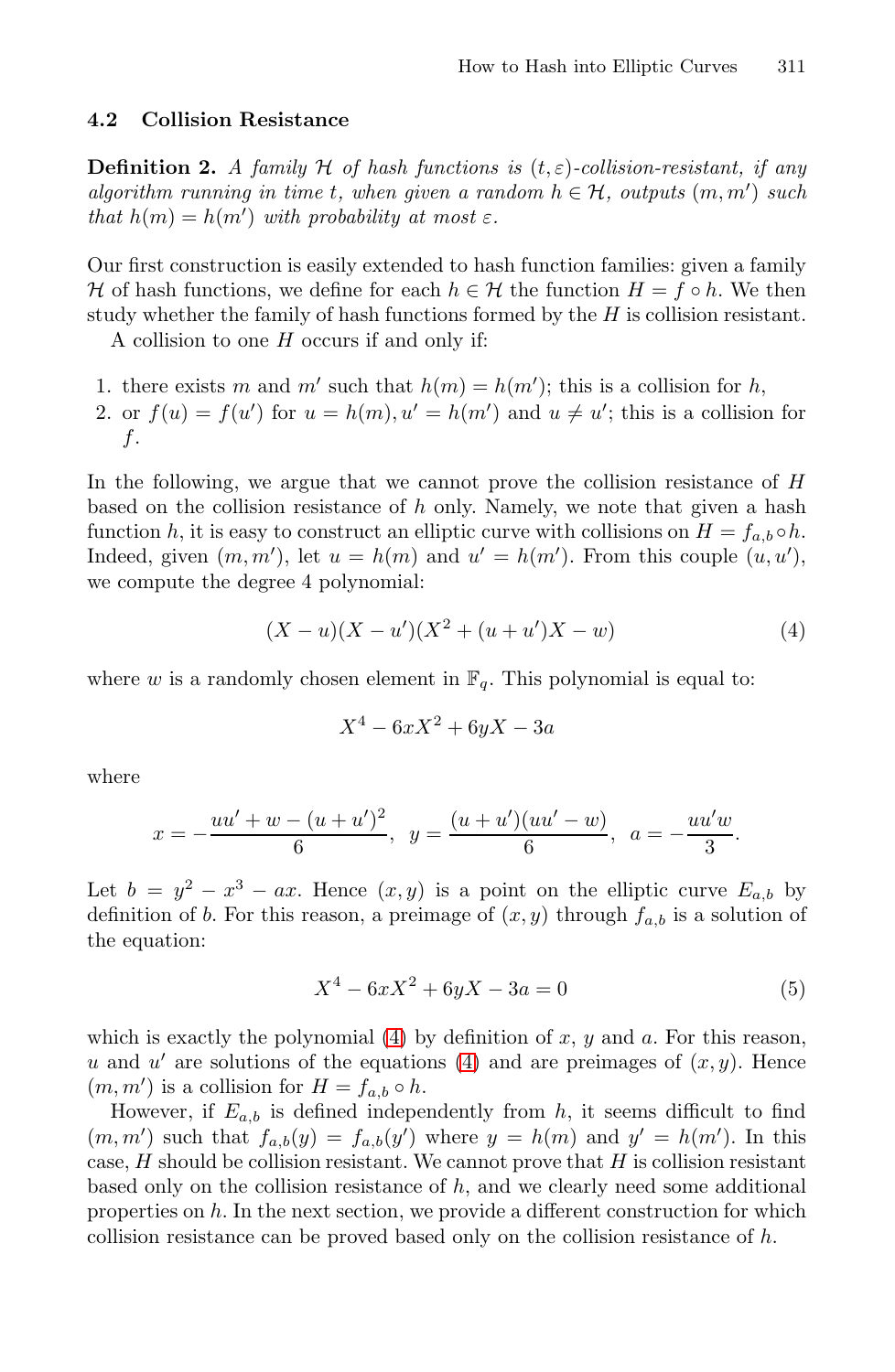#### **4.3 Making** *f* **Collision Free**

In this section, we show how to construct a family  $\mathcal G$  of functions derived from an encoding function  $f$ , which is collision free except with negligible probability. Then given a hash function h and given  $g \in \mathcal{G}$ ,  $H'(m) = g(h(m))$  will be collision resistant assuming that h is collision resistant.

**Definition 3.** *A family*  $\mathcal G$  *of functions is*  $\varepsilon$ -collision-free if the probability that  $g \in \mathcal{G}$  *has a collision is at most*  $\varepsilon$ *.* 

In other words, a collision-free family of functions is a family in which most functions are injective. To construct such collision free family, we use the notion of family of pair-wise indep[end](#page-12-6)ent functions.

**Definition 4 (Pair-wise Independence).** *A family*  $V$  *of functions*  $v : R \mapsto S$ *is*  $\varepsilon$ -pair-wise independent if given any couple  $(r_1, r_2) \in R^2$  *with*  $r_1 \neq r_2$  *and any couple*  $(s_1, s_2) \in S^2$ :

$$
\Pr_{v \in \mathcal{V}} \left[ v(r_1) = s_1 \wedge v(r_2) = s_2 \right] \le \varepsilon.
$$

The following theorem shows that the family  $\mathcal{G} = \{f \circ v\}_{v \in \mathcal{V}}$  is collision free. The proof is in the full version of the paper [6].

**Theorem 2.** Let  $f: S \to T$  be a function such that  $|f^{-1}(t)| \leq L$  for all  $t \in T$ . Let  $V$  be a family of  $\varepsilon$ -pair-wise independent functions from  $R$  to  $S$ . Then the  $family \mathcal{G} = (f \circ v)_{v \in \mathcal{V}} \text{ is } \varepsilon'$ -collision-free where

$$
\varepsilon' = |R|^2 \cdot |S| \cdot L \cdot \varepsilon.
$$

Therefore, our second construction is as follows. Given a security parameter  $k$ and an integer  $q = p^n$  with  $q \geq 2^k$ , we consider the following family of functions:

$$
(v_{c,d})_{c,d \in \mathbb{F}_q} : \{0,1\}^k \mapsto \mathbb{F}_q
$$

$$
x \mapsto c \cdot x + d
$$

where x is seen as an element in  $\mathbb{F}_q$ . It is easy to see that this family is  $1/q^2$ pair-wise independent.

Given an elliptic curve  $E$ , we combine the encoding function  $f$  with the functions in the  $v_{c,d}$  family to get a collision-free family  $\mathcal{G}$ :

$$
\mathcal{G} = (f \circ v_{c,d})_{c,d \in \mathbb{F}_q} : \{0,1\}^k \mapsto E(\mathbb{F}_q)
$$

$$
x \mapsto f(c \cdot x + d)
$$

Finally, given a family H of collision-resistant functions  $h: \{0,1\}^* \mapsto \{0,1\}^k$ , we construct the following family of hash functions into the curve  $E$ :

$$
\mathcal{H}_E = (f \circ v_{c,d} \circ h)_{c,d \in \mathbb{F}_q} : \{0,1\}^* \mapsto E(\mathbb{F}_q)
$$

$$
h \in \mathcal{H}
$$

$$
m \mapsto f(c \cdot h(m) + d)
$$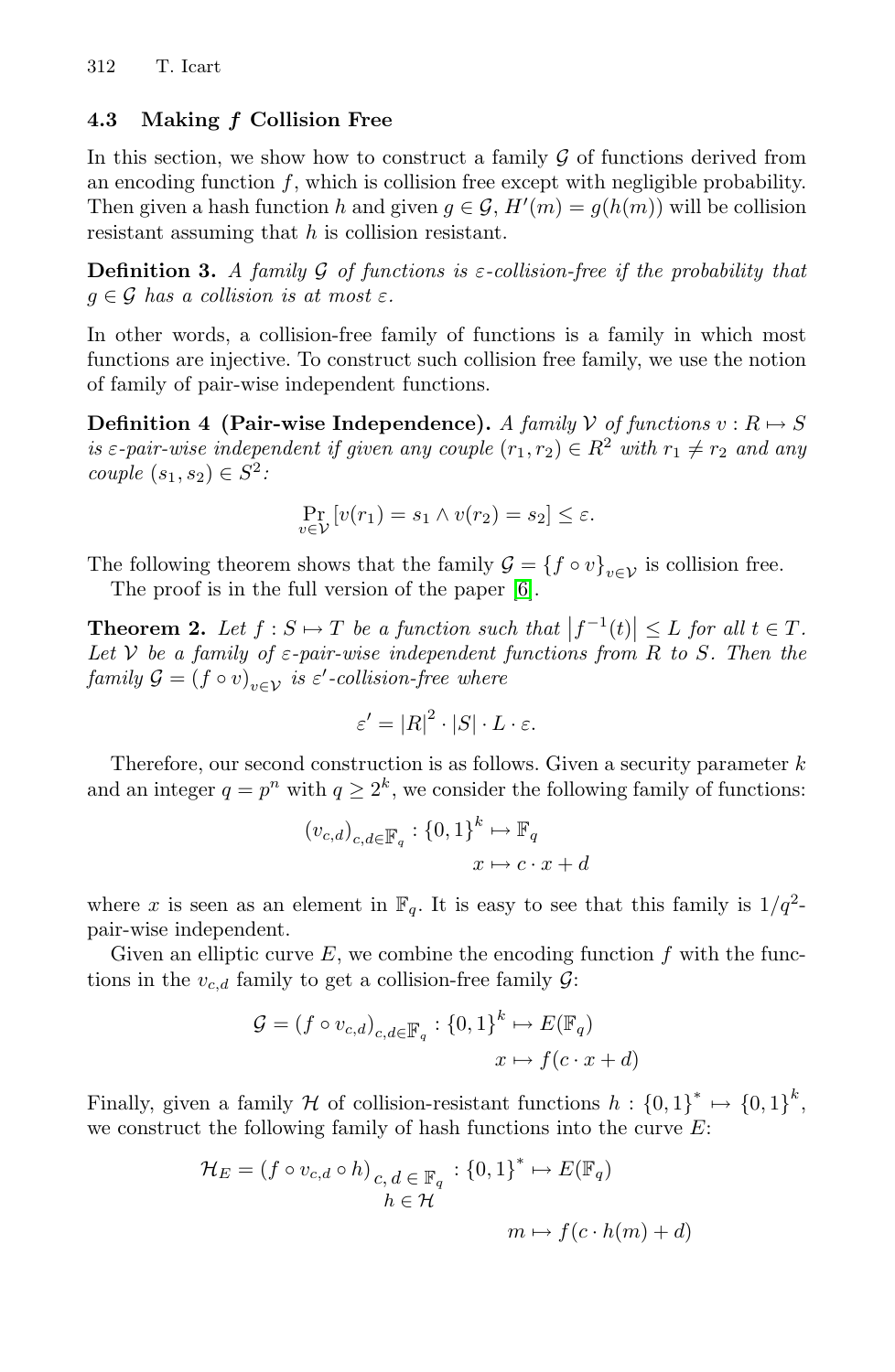**Theorem 3.** *If*  $H$  *is a*  $(t, \varepsilon)$ *-collision resistant family of hash functions, then*  $\mathcal{H}_E$  *is a* (*t'*, $\varepsilon$ ')-collision resistant family of hash functions where

$$
\varepsilon' = \varepsilon + L \frac{2^{2k}}{q}.
$$

The proof is in the full version of the paper [6].

Note that if we take q of size  $5k/2$  bits, we obtain  $\varepsilon' \leq \varepsilon + 2^{-k/2}$ . Therefore if we have a family H of k-bit  $\varepsilon$ -collision resistant hash functions where  $\varepsilon = 2^{-k/2}$ , we obtain the same security level for  $\mathcal{H}_E$ , namely  $\varepsilon' = 2^{-k/2+1}$ .

In practice, given a curve  $E$  defined modulo a prime  $p$ , we randomly select  $c, d \in \mathbb{F}_p$  and a function  $h \in \mathcal{H}$ ; this defines a hash function:

$$
H_E: \{0,1\}^* \mapsto E(\mathbb{F}_p)
$$

$$
m \mapsto f(c \cdot h(m) + d)
$$

Finally, we have that  $H_E$  is a one way hash function when  $c \neq 0$ :

**Lemma 6.** *If* h *is a*  $(t, \varepsilon)$ -one-way hash function, then for any  $c, d$  with  $c \neq 0$ ,  $H_E = f \circ v_{c,d} \circ h$  *is a*  $(t', \varepsilon')$ -one way hash function , with  $\varepsilon' = L^2 \cdot \varepsilon$ .

The proof is in the full version of the paper [6].

We note that this second construction requires a much larger  $q$  than the previous construction. For example, for a 160-bit hash function  $h$ , the first construction requires a 160-bit integer  $q$ , whereas our second construction requires q to be of size  $5 \cdot 160/2 = 400$  bits.

## **5 Practical Implementations**

In this section [we](#page-2-1) compare the running time needed by various encodings into elliptic-curves. We first consider our function  $f_{a,b}$  with Euclide's algorithm to implement the inversion in  $\mathbb{F}_p$ ; we also consider  $f_{a,b}$  (v2) with an exponentiation instead in order to have a constant number of operations over  $\mathbb{F}_p$ .

We have also implemented the various 'try-and-increment' algorithms: the classic algorithm, the algorithm with a constant number of steps but with fast Legendre symbol (v2) and the algorithm with a constant number of operations using an exponentiation for the Legendre symbol  $(v3)$ . We have also implemented the encoding defined by equation (2) for a supersingular elliptic-curve; in this case we have used a finite field ensuring the same security level as for ordinary elliptic curves.

The implementation has been done on 10 different 160-bit primes, randomly chosen such that  $p = 2 \mod 3$  and  $p = 3 \mod 4$ . For every prime, 10 different couples of parameters  $(a, b)$  have been randomly chosen. And on these 10 different curves, we runned every algorithm 1000 times on random inputs. We used a 512-bit prime for the supersingular curves case.

We obtain that when a constant running time is required, our method performs much better than the 'try-and-increment' algorithm and the algorithm for supersingular curves. It also performs slightly better even when a constant running time is not required.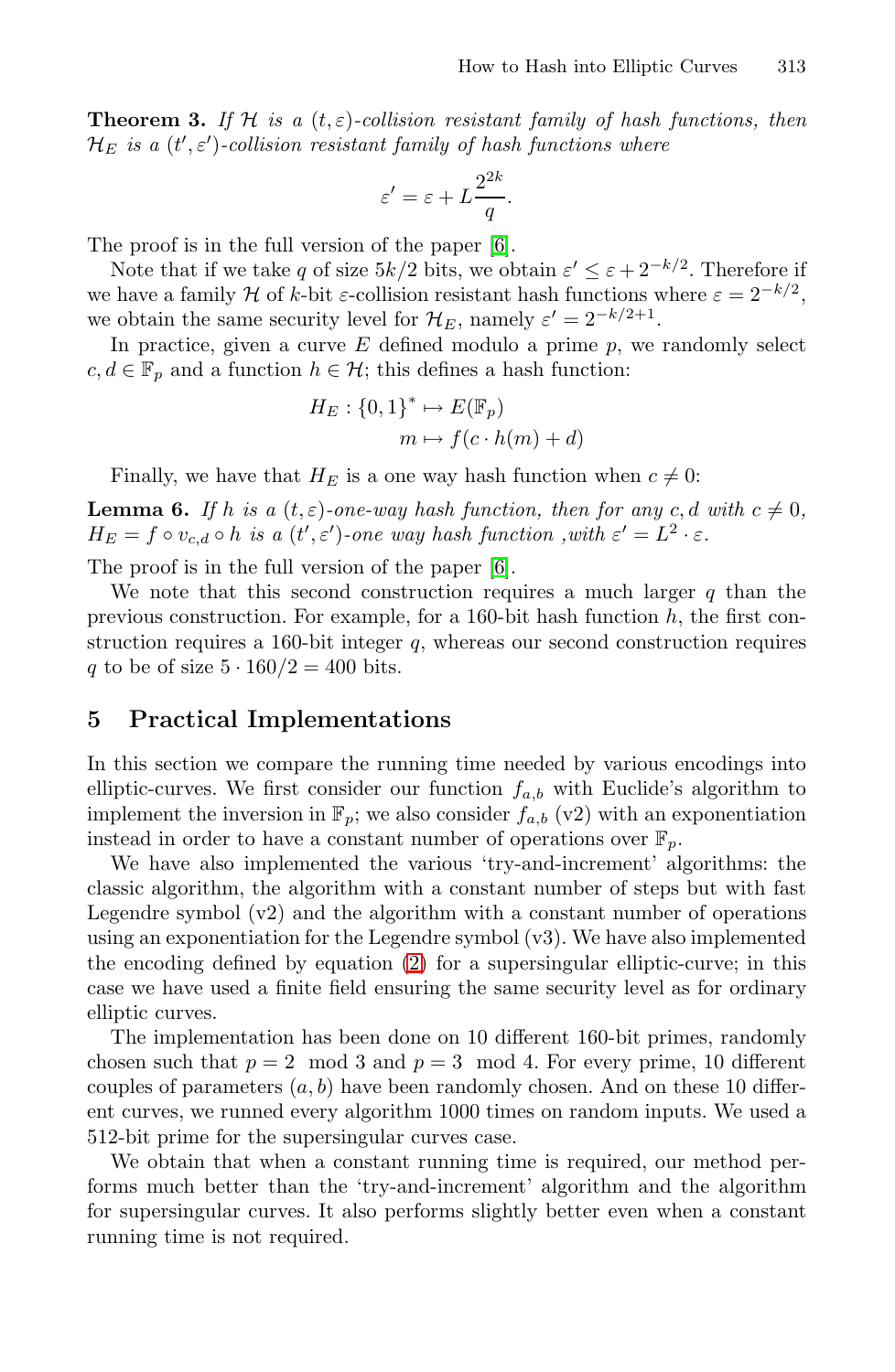**Table 1.** Average Time of each Algorithms using the Number Theory Library (NTL) [11] and running on a laptop using the Intel $\textcircled{R} \text{Core}^{\text{TM}}$ 2 Duo T7100 chip at a frequency of 1*,* 80 Ghz

| Algorithm            | Constant Running Time | Running Time |
|----------------------|-----------------------|--------------|
| $f_{a,b}$            | No                    | $0.22$ ms    |
| Try and Increment    | No                    | $0.24$ ms    |
| Try and Increment v2 | No                    | $1.86$ ms    |
| $f_{a,b}$ v2         | $_{\rm Yes}$          | $0.40$ ms    |
| Try and Increment v3 | Yes                   | $16.10$ ms   |
| Supersingular Curves | Yes                   | $3.67$ ms    |

### **6 Conclusion**

We have provided a new algorithm that encodes an integer into an elliptic curve point in a constant number of field operations. This encoding exists for any curve under the condition that the map  $x \mapsto x^3$  is a bijection on the base field. This encoding is efficiently computable with the same complexity as one exponentiation and one inversion on the base field.

From our encoding, we have defined two constructions, which enable to hash into an elliptic curve. The first construction is provably one-way and the second is provably one-way and collision resistant in the standard model. Our algorithm can be used for password based authentication protocol over elliptic curves. Indeed, it enables to efficiently encode passwords or PIN-codes into points of the curve in a constant number of field operations.

We also note that our encoding enables to compute points of elliptic curves over RSA rings without knowing the factorization of  $N = pq$ . Consider the following problem: given  $N = pq$  where p and q are prime integers and  $a, b$  in  $\mathbb{Z}_N$ , find  $(x, y)$  such that  $y^2 = x^3 + ax + b \mod N$ . Previously, factoring N was required to compute such  $(x, y)$ . Our function  $f_{a,b}$  proves that a cube root oracle is actually sufficient.

<span id="page-11-1"></span><span id="page-11-0"></span>**Acknowledgments.** I wish to thank Jean-Sébastien Coron for the time he spent to help me write this paper. I also thank Julien Bringer, Hervé Chabanne, Bruno Kindarji and the anonymous referees for their helpful comments.

### **References**

- 1. Boneh, D., Franklin, M.K.: Identity-based encryption from the weil pairing. In: Kilian, J. (ed.) CRYPTO 2001. LNCS, vol. 2139, pp. 213–229. Springer, Heidelberg (2001)
- 2. Boneh, D., Lynn, B., Shacham, H.: Short signatures from the weil pairing. J. Cryptology 17(4), 297–319 (2004)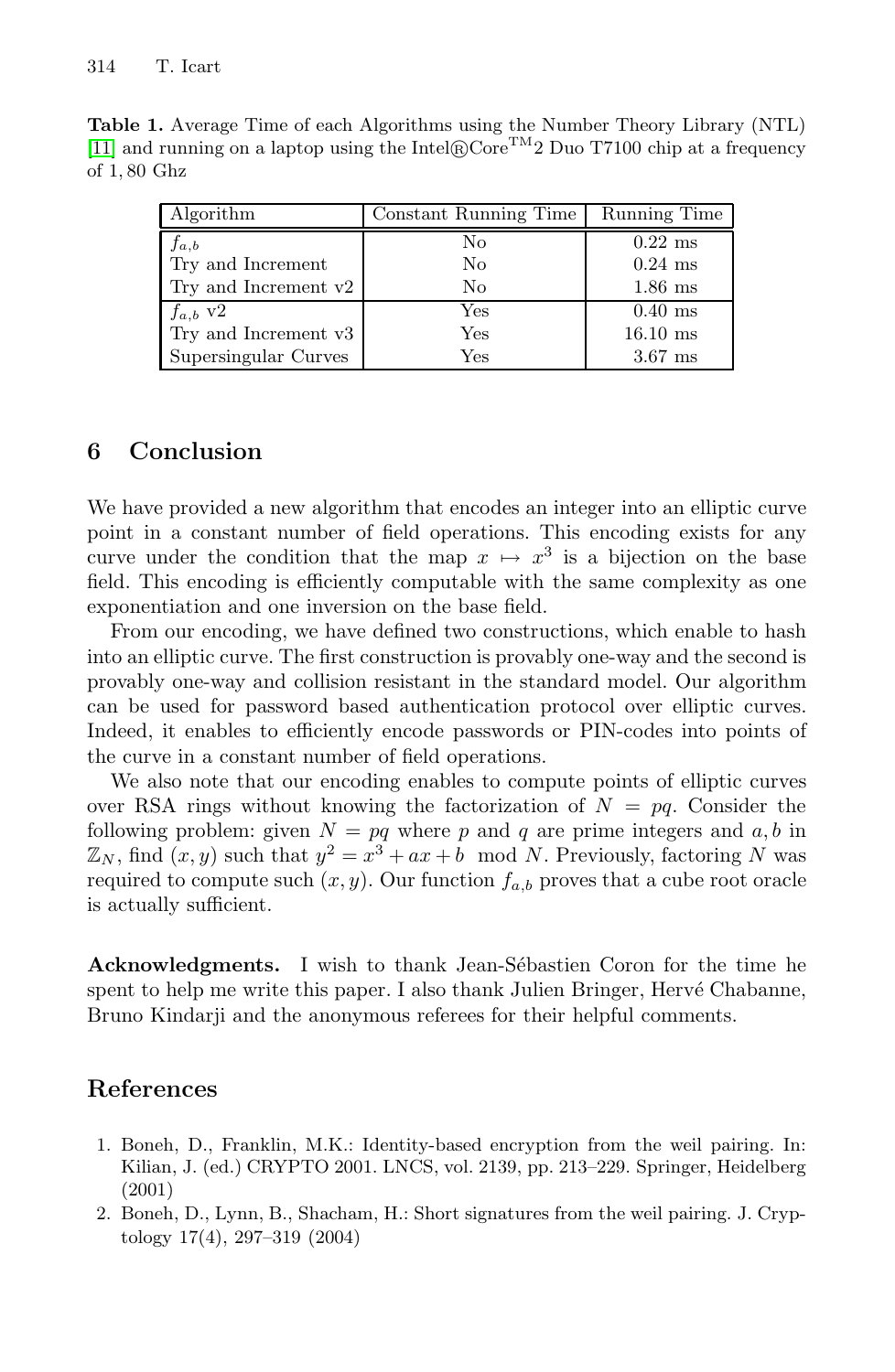- <span id="page-12-6"></span><span id="page-12-4"></span><span id="page-12-1"></span>3. Boyd, C., Montague, P., Nguyen, K.Q.: Elliptic curve based password authenticated key exchange protocols. In: Varadharajan, V., Mu, Y. (eds.) ACISP 2001. LNCS, [vol.](http://eprint.iacr.org/2009/226) [2119,](http://eprint.iacr.org/2009/226) [pp.](http://eprint.iacr.org/2009/226) [48](http://eprint.iacr.org/2009/226)7–501. Springer, Heidelberg (2001)
- <span id="page-12-0"></span>4. Boyko, V., MacKenzie, P.D., Patel, S.: Provably secure password-authenticated key exchange using diffie-hellman. In: Preneel, B. (ed.) EUROCRYPT 2000. LNCS, vol. 1807, pp. 156–171. Springer, Heidelberg (2000)
- 5. Chevassut, O., Fouque, P.-A., Gaudry, P., Pointcheval, D.: The twist-augmented technique for key exchange. In: Yung, M., Dodis, Y., Kiayias, A., Malkin, T. (eds.) PKC 2006. LNCS, vol. 3958, pp. 410–426. Springer, Heidelberg (2006)
- <span id="page-12-2"></span>6. Icart, T.: How to hash into an elliptic-curve. Publicly,
- 7. Jablon, D.P.: Strong password-only authenticated key exchange. SIGCOMM Comput. Commun. Rev. 26(5), 5–26 (1996)
- 8. Menezes, A., Okamoto, T.[,](http://www.shoup.net/ntl/) [Vanstone,](http://www.shoup.net/ntl/) [S.A.:](http://www.shoup.net/ntl/) [Reducing](http://www.shoup.net/ntl/) [ell](http://www.shoup.net/ntl/)iptic curve logarithms to logarithms in a finite field. IEEE Transactions on Information Theory 39(5), 1639– 1646 (1993)
- <span id="page-12-3"></span>9. Sedgewick, R., Flajolet, P.: An Introduction to the Analysis of Algorithms, 512 pages. Addison-Wesley Publishing Company, Reading (1996)
- 10. Shallue, A., van de Woestijne, C.: Construction of rational points on elliptic curves over finite fields. In: Hess, F., Pauli, S., Pohst, M. (eds.) ANTS 2006. LNCS, vol. 4076, pp. 510–524. Springer, Heidelberg (2006)
- <span id="page-12-5"></span>11. Shoup, V.: Ntl, Number Theory C++ Library, http://www.shoup.net/ntl/
- 12. Shoup, V.: A new polynomial factorization algorithm and its implementation. J. Symb. Comput. 20(4), 363–397 (1995)
- 13. Skalba, M.: Points on elliptic curves over finite fields. Acta Arith. 117, 293–301 (2005)

# A An Explicit Encoding from  $\mathbb{F}_{2^n}$  to  $E(\mathbb{F}_{2^n})$

The equations which define elliptic curves in characteristic 2 are somehow different from the Weierstrass equation:

$$
Y^2 + XY = X^3 + aX^2 + b
$$

where a and b are elements of  $\mathbb{F}_{2^n}$ . For an odd n, the map  $x \mapsto x^3$  is a bijection. Let

$$
f_{a,b} : \mathbb{F}_{2^n} \mapsto (\mathbb{F}_{2^n})^2
$$

$$
u \mapsto (x, ux + v^2)
$$

where

$$
v = a + u + u2
$$
  

$$
x = (v4 + v3 + b)1/3 + v.
$$